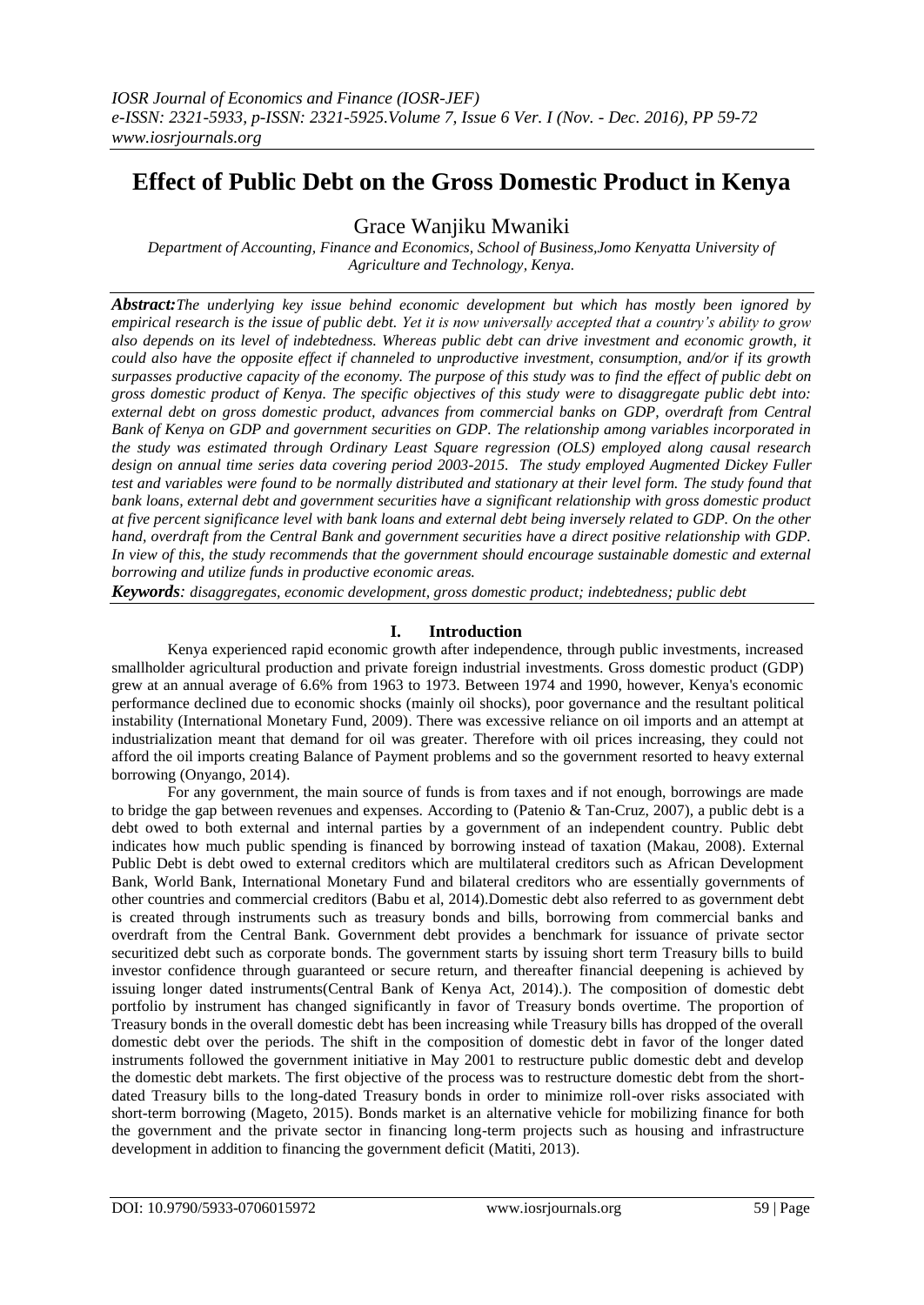The Kenya Government issues bonds majorly to finance domestic debt borrowing, which is part of a general objective of financing public debt. The shift in composition of domestic debt has also affected the proportion of overdraft. The proportion of government overdraft at the Central Bank of Kenya in the overall domestic debt dropped from 20 percent to zero during period under review. The reduction in utilization of the overdraft facility was not only due to improved fiscal discipline but also due to amendment of the CBK Act in April 1997 to limit the overdraft level to 5 percent of the latest audited ordinary government revenue (Central Bank of Kenya Act, 2014). As at the end of 2007, therefore, the maximum overdraft the government could utilize was Kshs 13.3 billion. As a result, the percentage of budget deficit financed by money creation through overdraft from the central bank decreased significantly.

#### *1.1 Public Debt in Kenya*

Kenya"s public debt stood at Kshs. 709.7 billion at the end of June 2004. Out of the outstanding public debt, Kshs. 306.2 billion or 43.2% was domestic. The share of domestic debt in GDP stood at 26.4% in June 2004. Overall, the ratio of total public debt to GDP was at 61.2% in June 2004 (Central Bank of Kenya Act, 2014). Domestic debt was majorly financed through the sale of Treasury bonds to commercial banks and the non-banks (61.6%), and through utilization of the overdraft facility at the Central Bank of Kenya. According to National Treasury bulletin (GoK, 2013) as at end of June 2013 external debt was at 45% of GDP and this increase was due to rise in disbursements and depreciation of Kenya shilling against the major currencies. There has been an emerging trend of high and growing domestic debt in most African countries. In Kenya, the ratio of domestic debt as compared to total public debt has been increasing over the years. The domestic debt has been on the rise in the period under review. Figure 1: Evolution of Debt Stock in Kenya, 2000 – 2013



**Source:**Central Bank of Kenya, 2014

#### *1.2 GDP Growth Rate in Kenya*

Kenya had its worst economic performance since independence from 1991 to 1993. Growth in GDP stagnated, and agricultural production shrank at an annual rate of 3.9%. Inflation reached a record 100% in August 1993 and government budget deficit was over 10% of GDP (Himbara, 1993). The country's real GDP growth picked up at 2.3% in early 2004 and to nearly 6% in 2005 and 2006. From the IMF and World Bank Sustainability Analysis, External debt in Kenya declined from 47.3% to 29.8% from 2004 to 2006. This improvement was largely because of expansions in tourisms, telecommunications, transport and construction and a recovery in agriculture.

The GDP in Kenya is estimated to have expanded by 5.6% in 2015 which was a slight improvement compared to 5.3 per cent growth in 2014. This performance was mainly supported by macroeconomic stability and improvement in outputs of agriculture, construction, finance and insurance and real estate. On the international front, the economic growth in Sub-Saharan Africa (SSA) slowed from 5.1 per cent in 2014 to 3.8 per cent in 2015. This was mainly attributed by decline in prices of main commodities and a weak global economic performance. There was a slowed growth of 3.4 per cent for the EAC mainly associated with political instability in Burundi and uncertainties associated with general elections in Tanzania and Uganda. Figure 2: Kenya GDP Annual Growth Rate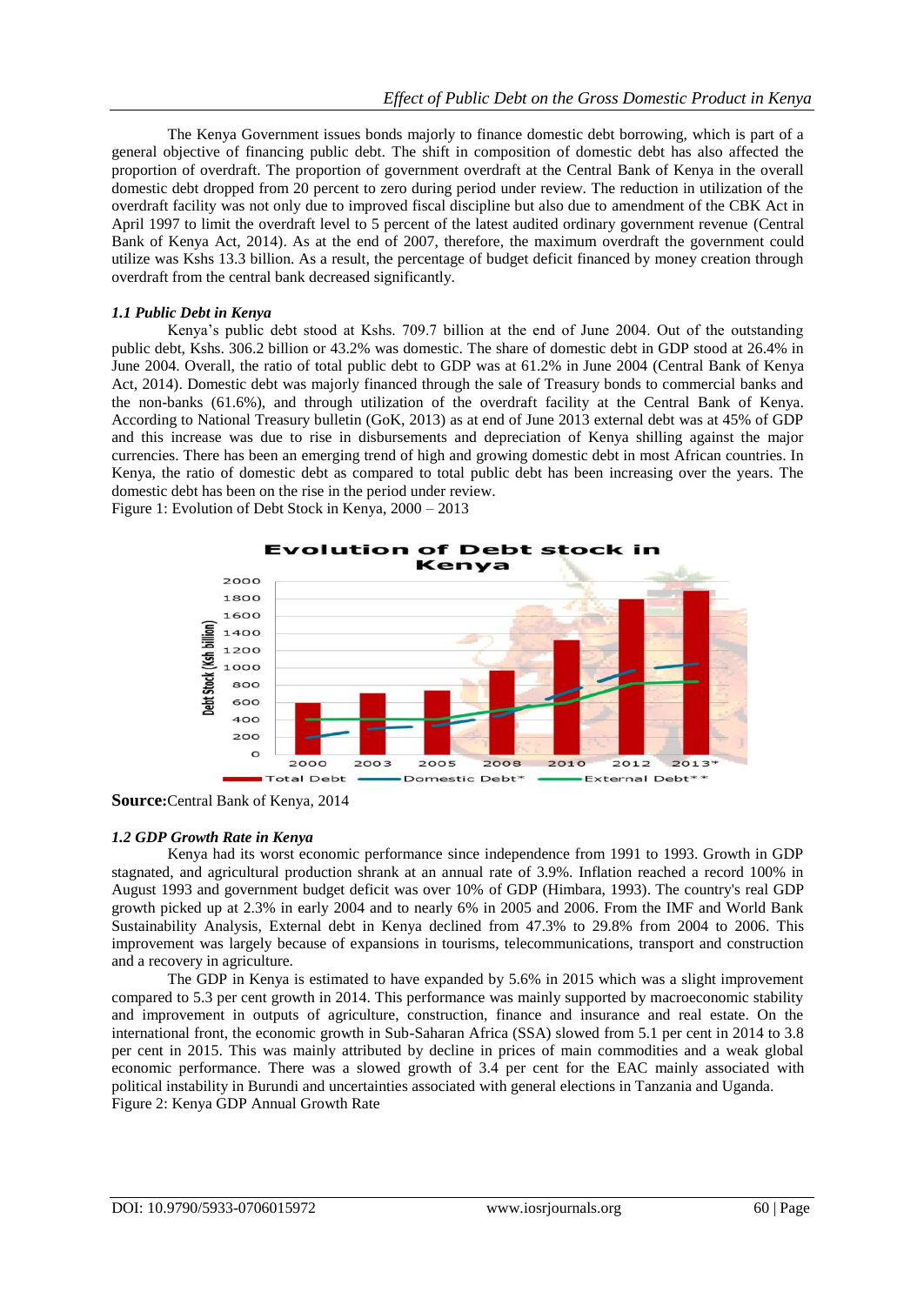

**Source:** World bank Database, 2014

## *1.3 Statement of the problem*

In many countries, the underlying key issue behind economic development but which has mostly been ignored by empirical research is the issue of public debt. Traditionally, the main drivers of economic growth are the level and quality of a country"s physical and human capital, technological advancement and the quality of the labor force as well as the country"s level of openness to international trade. However, it is now universally accepted that a country"s ability to grow also depends critically on its level of indebtedness (Blake, 2015). Kenya"s public debt has been increasing rapidly owing to infrastructure-related borrowing with the overall gross public debt reaching 56 percent of GDP at end-2015. Whereas financing infrastructure - should address bottlenecks and boost sustainable growth, high levels of debt can potentially lead to debt crisis and pose a serious risk to the economic and financial stability (Goosen, 2013). Unsustainable debt levels present risks to government expenditures on development and social programs since a large proportion of tax revenue would be diverted to debt service.

However, debt can create higher fiscal imbalances through greater debt servicing attributed, in part, to future increases in loans to repay existing debt. In addition, increased borrowing in the domestic economy can crowd out private sector investment. Indeed the recent pace of public debt accumulation has been rapid raising concerns. Public debt increased five-fold between June 2003 and June 2016. The shift in the composition of public debt in favor of domestic debt has occasionally seen the rise of nominal interest rates and consequently crowding out of the private sector to the detriment of economic growth.

The government of Kenya is not only experiencing an increase in public debt but there has also been a drastic decline of economic growth from 2011-2015. This is of great concern as large public debt figures are believed by many researchers to have adverse effects on economic growth. (Mill, 1989), argued that government borrowing was harmful because it destroys capital which could otherwise be used for productive employment. Moreover, studies are yet to reach consensus as to the effect of debt on growth. For instance (Augustor et al, 2015) found that public debt is negatively related to economic growth and exhibit, from a given level of debt, an inverted U behavior regarding the relationship between economic growth and public debt. However, other studies such as Panizza & Presbitero, (2014) find that there is no evidence of a causal negative relationship going from debt to economic growth while (Putunoi & Mutuku, 2013; Maana, *et al.,* 2008) find that domestic debt expansion has a positive and significant effect on economic growth.(Burguet & Ruiz, 1998) viewed domestic debt as more expensive in comparison to concessionary external financing as a result; interest load of domestic debt may absorb important government revenues and thus crowd-out pro-poor and growth enhancing expenditures. However, according to (Umaru, Hamidu, & Musa, 2013) external debt possess a negative impact on economic growth while domestic debt has a positive impact on economic growth (GDP). Additionally, in the long run, domestic debt has a negative impact on economic growth (Singh, 1999). These contradictions and lack of convergence in literature formed the basic motivation for this study with the question being; what is the effect public debt on gross domestic product of Kenya? Additionally, then compare which of external and domestic debt has more significance in stimulating growth.

# *1.4 Objectives of the Study*

The general objective of the study was to study the effect of public debt in gross domestic product of Kenya. The specific objective was to:

- 1. To ascertain the effect of advances from commercial banks on the gross domestic product of Kenya
- 2. To examine the effect of overdraft from Central Bank on gross domestic product in Kenya.
- 3. To investigate the effect of external debt on gross domestic product in Kenya.
- 4. To determine the effect of government securities (Treasury Bills) on gross domestic product.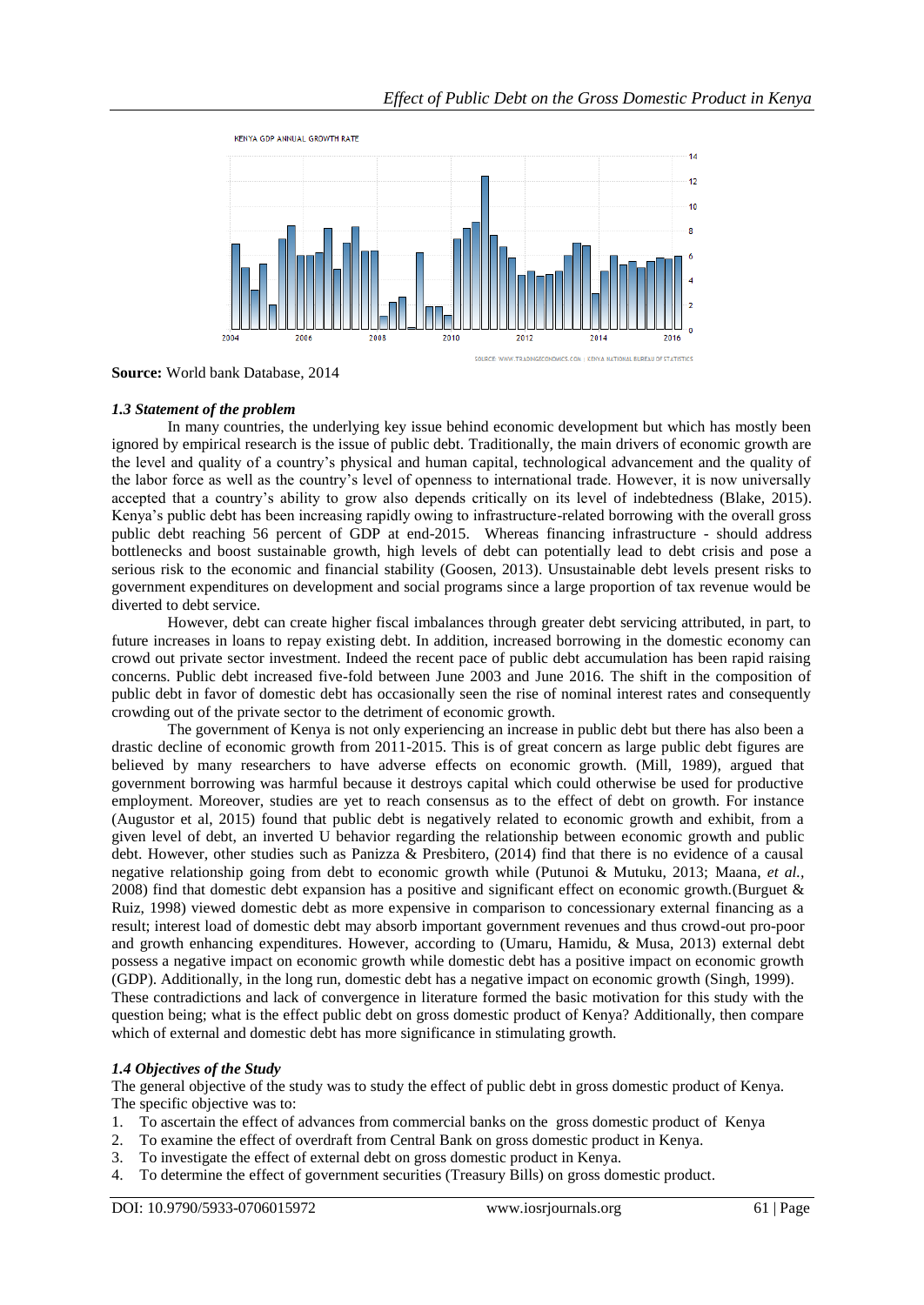## *1.5 Significance of the Study*

The study will help government and policy makers to know what levels of public debt will deter economic growth and thus adopt policies that will keep the country"s debt level in a sustainable level. In other words the study"s result will be highly relevant in the formulation and implementation of effective policies. Additionally, policy makers and economists will be able to assess whether the effect on debt is non-linear, that is if the effect on growth depends on the level of debt stock It will also help the government identify and study other variables related to growth including savings and inflation and to what level it should also stop accruing external debt with advice from the policy makers.

## *1.6 Scope of the Study*

The study will ascertain the impact of public debt and other macroeconomic variables on the GDP growth in Kenya. It will seek to explore economic growth from broad areas, that is; public debt, domestic debt, and external debt. OLS regression model was employed along with descriptive statistics on time series data covering the period 2003-2015. This period is more recent and has not been covered by existing literature. Secondly, the period covers three political regimes in Kenya.

#### *1.7 Limitations of the Study*

In measuring the data collected, the gathered information might inhibit the ability to conduct a thorough analysis of the results. For example omission of a specific variable that could otherwise help address a particular issue in the study. In addition, the dynamics expected from public debt and economic growth may not be clearly examined.

# **II. Literature Review**

## *2.1 Theoretical Literature*

The review of theories on economic growth and public debt is outlined below:

## *2.2 Neoclassical Growth Theory*

The neoclassical growth model known as Solow-Swan model predicts that poor countries, characterized as having low initial capital stocks, tend to have high growth rates as they start off well below their steady states, in which their situation allows for a high accumulation of new capital goods. This school of thought stressed that the policy focus should be on increasing rate of savings and investment. Availability of increased savings spurs additional investments, which fuels economic growth. Due to limited and precarious revenue streams of developing countries, external sources represented a susceptible opportunity to fuel their aspirations for greater investments and growth.

(Modigliani, 2000), refining contributions by Buchanan (1988) argued that the national debt is a burden for next generations, which comes in the form of a reduced flow of income from a lower stock of private capital. He considered that a situation in which the gross burden of national debt may be offset in part or in total is when debt finances government expenditure that could contribute to the real income of future generations, such as productive public capital formation. (Krugman & Eggertson, 2012), coins the term of "debt overhang" as a situation in which a country"s expected repayment ability on external debt falls below the contractual value of debt. In Krugman's specification, the external debt overhang affects economic growth through private investment, as both domestic and foreign investors are deterred from supplying further capital. The theory implies that debt reduction will lead to increased investment and repayment capacity and, as a result, the portion of the debt outstanding becomes more likely to be repaid. When this effect is strong, the debtor is said to be on the "wrong side" side of the debt Laffer curve.

## *2.3 Traditional (Keynesian) Theory of Public Debt*

Keynesians advocated for debt-financed government expenditure arguing that there exists employment creating effect of public outlays during unemployment period. According to Keynes, public debt would be of importance when the economy is at recession as a good fiscal measure in the short run, because at this time, there was low investment, increased unemployment and low economic growth due to in aggregate demand (Blinder, 2012). The theory relies on certain advantages of public borrowing. Through debt creation, the government can tap savings streams, put the resources thus raised to productive use and bring about an increase in national income. Keynes however indicated that debt financing should have a limit since much of it may crowd out private investors.

#### **2.4 Classical Views on Public Debt**

The new classical (Barro & Sala-i-Martin, 2003) based his case on Ricardian equivalence theorem (RET) hypothesis of neutrality of public debt arguing that increase in public expenditure which is debt financed would not have effect on the economy as future taxes are personified in the present debt. He supposed that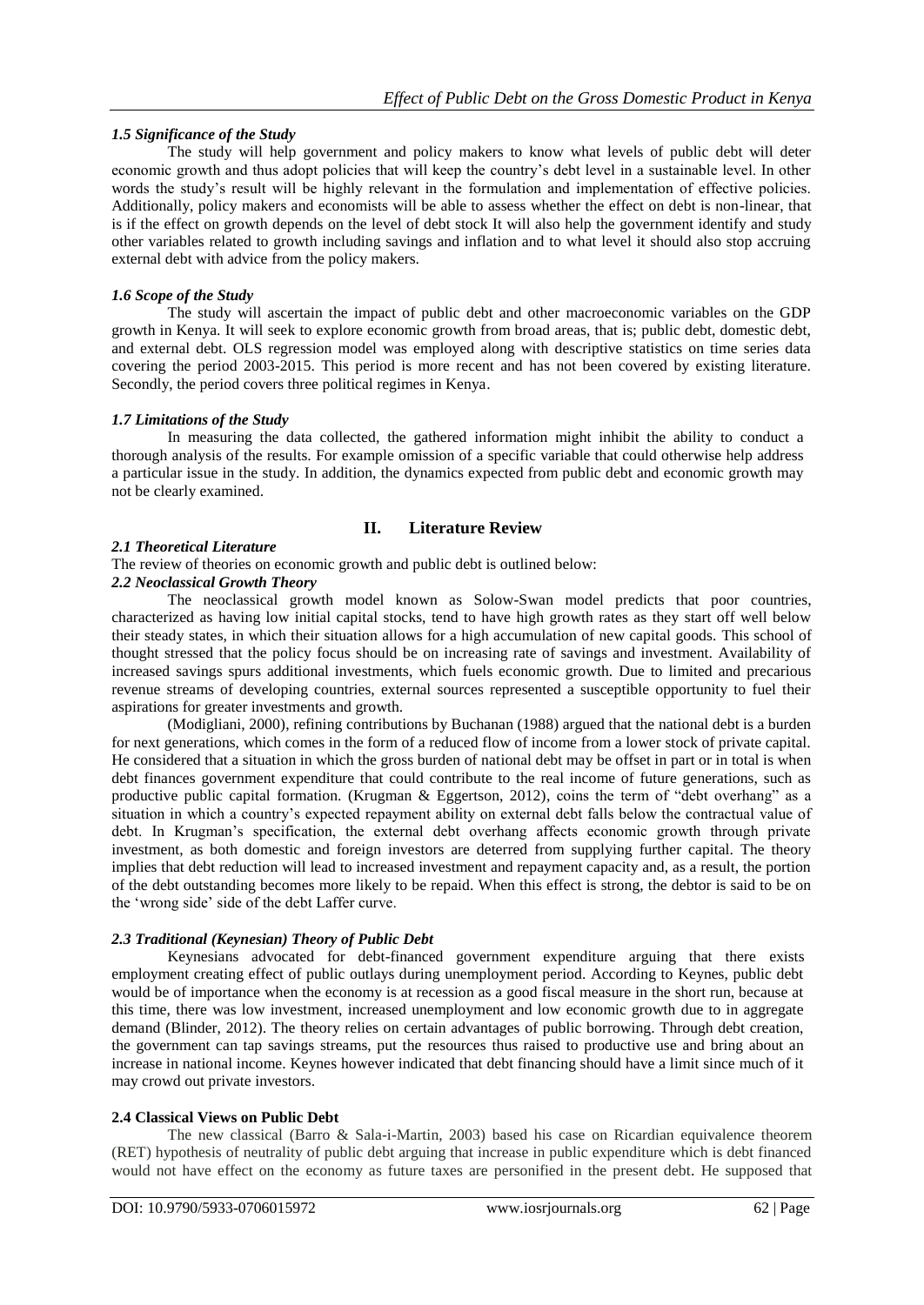individuals don't die thus inherit among generations, presence of perfect capital mobility and that individuals can freely borrow and lend in the economy. According to (Malthus, 2013), the existence of the national debt by maintaining a body of unproductive consumers contributed powerfully to distribution and demand. (Malthus, 2013), argued that public debt contributed among other things to the evils resulting from changes in the value of money and expressed the desirability of containing the growth of public debt. (Mill, 1989), argued that government borrowing was harmful because it destroys capital which could otherwise be used for productive employment. According to (Mill, 1989), it is beneficial to pay-off a debt as early as possible either through immediate payment by a general contribution or by gradual payment from the surplus revenue.

Classical theorist disapproved views of public debt because they thought it interfered with the natural order which was conducive to the creation of wealth and increase in the material welfare of the nation. The theory mentioned that Government borrowing makes future financing more difficult by increasing the proportion of the budget which must go for fixed charges and by increasing the amount of taxes which must be paid to finance the interest on the debt.

#### *2.5 Conceptual Framework*



#### *2.6 Empirical Literature*

(Panizza & Presbitero, 2013), made a survey about the recent literature on the links between public debt and economic growth in advanced economies. They found out that theoretical models yield ambiguous results. Their reading of the empirical literature is that there is no paper that can make a strong case for a causal relationship going from debt to economic growth. They also found out that the presence of thresholds and, more in general, of a non-monotone relationship between debt and growth is not robust to small changes in data coverage and empirical techniques.

(Maana , Owin, & Mutai, 2008), analyzed the development in public domestic debt in Kenya and its impact on the economy for the period 1996 to 2007. The study found out that the composition of Kenya"s public debt has shifted in favor of domestic debt while considerable progress has been made in extending the maturity profile of the debt, and diversification of the investor base towards institutional investors and individuals. The significant rise in domestic debt during the period resulted in higher domestic interest payments which present a significant burden to the budget. However, due to a considerable level of financial development in Kenya, the study found no evidence that the growth in domestic debt crowds-out private sector lending in Kenya.

Hui & Suvita (2013) by using Augmented Dickey Fuller and Ordinary Least Square for the period 1975-2010, the regression results indicated that deposits and assets have significant impact on the economic growth of Nepal while loan and advances has insignificant impact on the economic development. Furthermore, the Granger-Causality test suggests that there was no causality with deposit, loan and advances and assets with the economic acceleration.Adekanye (1986) observed that in making credit available, banks are rendering a great social service, because through their action production is increased, capital investment are expanded and a higher standard of living is realized. Similarly, Greenwood and Jovanovich (1990) observed that financial development can lead to rapid growth.

(Zhang & Wang, 2012), conducted a study on financial development and economic growth in China. The objective of the study was to investigate and establish the relationship between financial development and economic growth in China. The study was done at city level. 286 Chinese cities were studied over the five year period between 2001 and 2006. The study applied both traditional cross-sectional regression and firstdifferenced and system GMM estimators for dynamic panel data. The results of the research suggested that most traditional indicators of financial development like Credit Deposit, Savings, the share of fixed asset investment financed by domestic loans relative to that financed by state budgetary appropriation positively related to economic growth.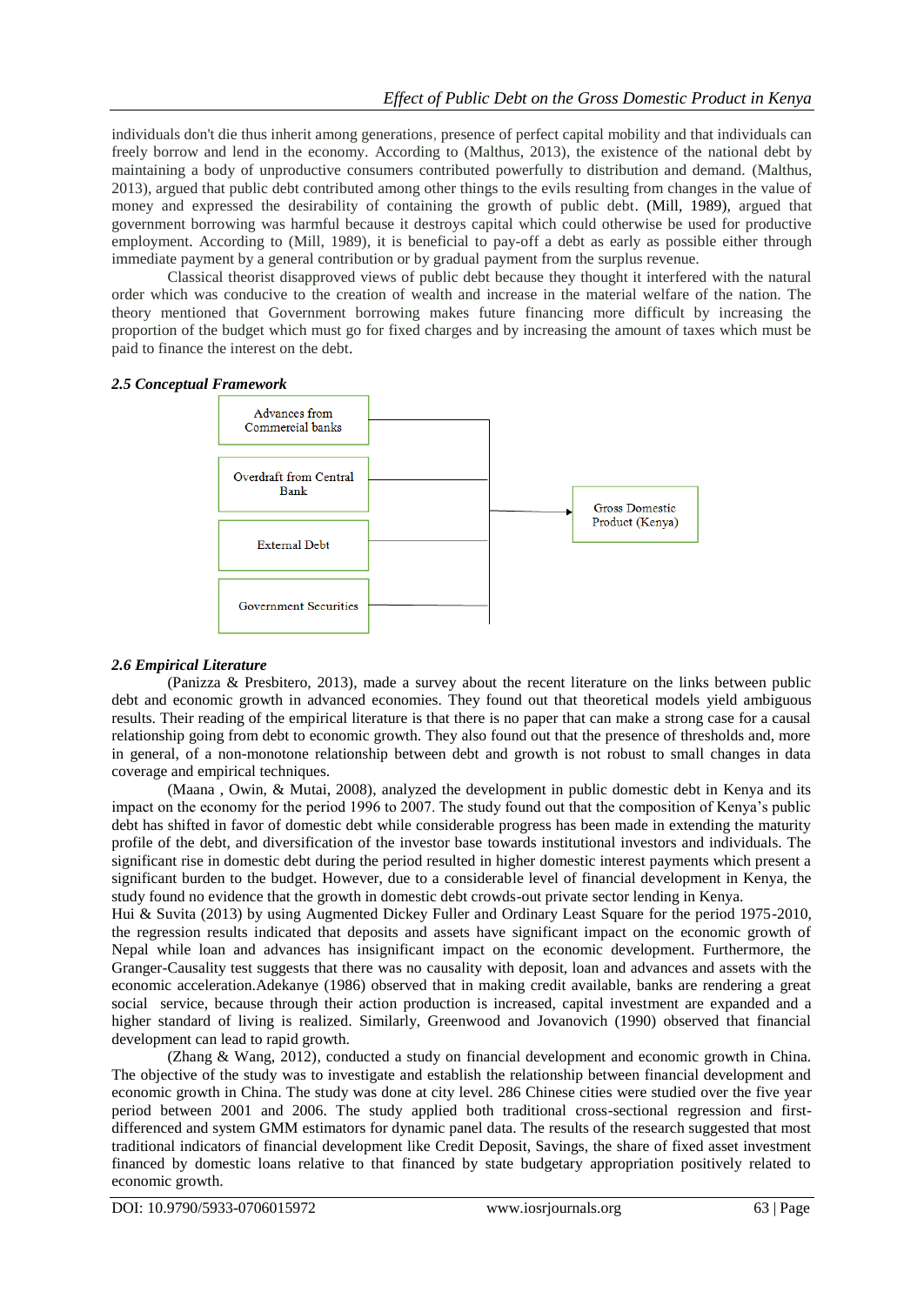(Benhabib & Spiegel, 2000), incorporated restrictions on central bank lending to the government into their respective indices of central bank independence. These indices have been widely used to measure how central bank independence affects inflation across countries.(De Bondt, 2002), provided first evidence on the structure and dynamics of the corporate bond market in Euro land after the introduction of the euro. The paper reviews three theoretical frameworks to model corporate bond issuance: the first one models simultaneously all corporate financial liabilities in a portfolio modeling framework, the second one models supply and demand for corporate bonds simultaneously, and the third one is to specify a supply function of corporate bonds. The regression results and Granger causality tests show that various macroeconomic factors explain corporate bond spread movements and that the latter have forecasting power for real output growth.

(Beck, Levine , & Loyaza, 2000), found that financial development has a large and positive impact on total factor productivity, which feeds through to overall GDP growth, (Neusser & Kugler, 1998). A number of theorists have emphasized the role of financial development in better identifying investment opportunities, reducing investment in liquid but unproductive assets, mobilizing savings, boosting technological innovation, and improving risk taking.(Shabbir, 2005), investigated the impact of external debt on economic growth in 24 developing countries from 1976 to 2003. The study applied random effect and fixed effect estimation. (Rifaqat & Mustafa, 2012), examined the effect of external debt service payments on the economic growth in Nigeria by using ordinary least square multiple regression method for his analysis. The results from both studies showed that debt servicing to GDP negatively affect the economic growth and may leave less funds available to finance private investment in these countries leading to a crowding out effect.

The majority of existing empirical literature report that external debt adversely affects economic growth. (Cunningham, 1993), (Afxentiou & Serletis, 1996) (Deshpande, 1997), (Were, 2001), (Karagol, 2002) (Hameed & Chaudhary, 2008), reported that the external debt negatively affect the economic growth. Whereas Warner (1992), Cohen (1993), Afxentiou and Serletis (1996) and (Patenio & Tan-Cruz, 2007), concluded that external debt did not affect the economic growth. The empirical studies have shown mixed results on the impact of external debt on economic growth. Some studies are of the view that external debt impedes the economic growth but some are in the opinion that external debt positively affects the economic growth.

#### *2.7 Critique of the Existing Literature relevant to the study*

From the literature reviewed so far, although a lot of research has been done on debt, most studies have not focused on the overall debt. Empirical research has ignored public debt as a key issue behind economic development. Studies such as (Putunoi & Mutuku, 2013; Maana, *et al.,* 2008) have had an increased focus on either domestic or external debt but not a combination of both. Additionally, studies conducted abroad have been cross-sectional, that is mostly covering across countries. Furthermore, the data used is more historical. This study looks at a specific country (Kenya) and its gross domestic product and public debt covering the period 2003-2015.

#### *2.8 Research Gap*

The effects of public debt on economic growth have attracted a considerable disparity in theoretical and empirical literature. With the theoretical literature revealing contradicting views about the effect of public debt on the growth. For example (Buchanan, 1999)argues that public debt may be of great importance to the economy and the private sector. While (Malthus, 2013), indicates the contrary and argues that projects which the government uses its borrowings for take very long time to reap benefits from the same but the projects may be benefiting the private sector such as infrastructure construction. In addition to that most studies have failed to incorporate the fact that there are other macroeconomic variables that are brought about by debt increase, which affect economic growth. . This study aims at filling this gap by adding using more recent data and addressing overall debt with respect to economic growth.

#### *3.1 Research Design*

## **III. Methodology**

(Creswell, 2003), defines a research design as the scheme, outline or plan that is used to generate answers to research problems. Causal studies are usually the best methods for collecting information that will demonstrate relationships and explain the cause-effect relationship of variables. This research design enabled the study obtain complete and correct information from secondary data sources at Ministry of Finance, Kenya National Bureau of Statistics, and Central Bank of Kenya (CBK), world development indicators and World Bank, in order to accurately describe the relationship between variables included in the model. It is important to note that just because variables are related, does not necessarily mean that one directly causes the other. This study was causal in nature and involved quantitative analysis of data.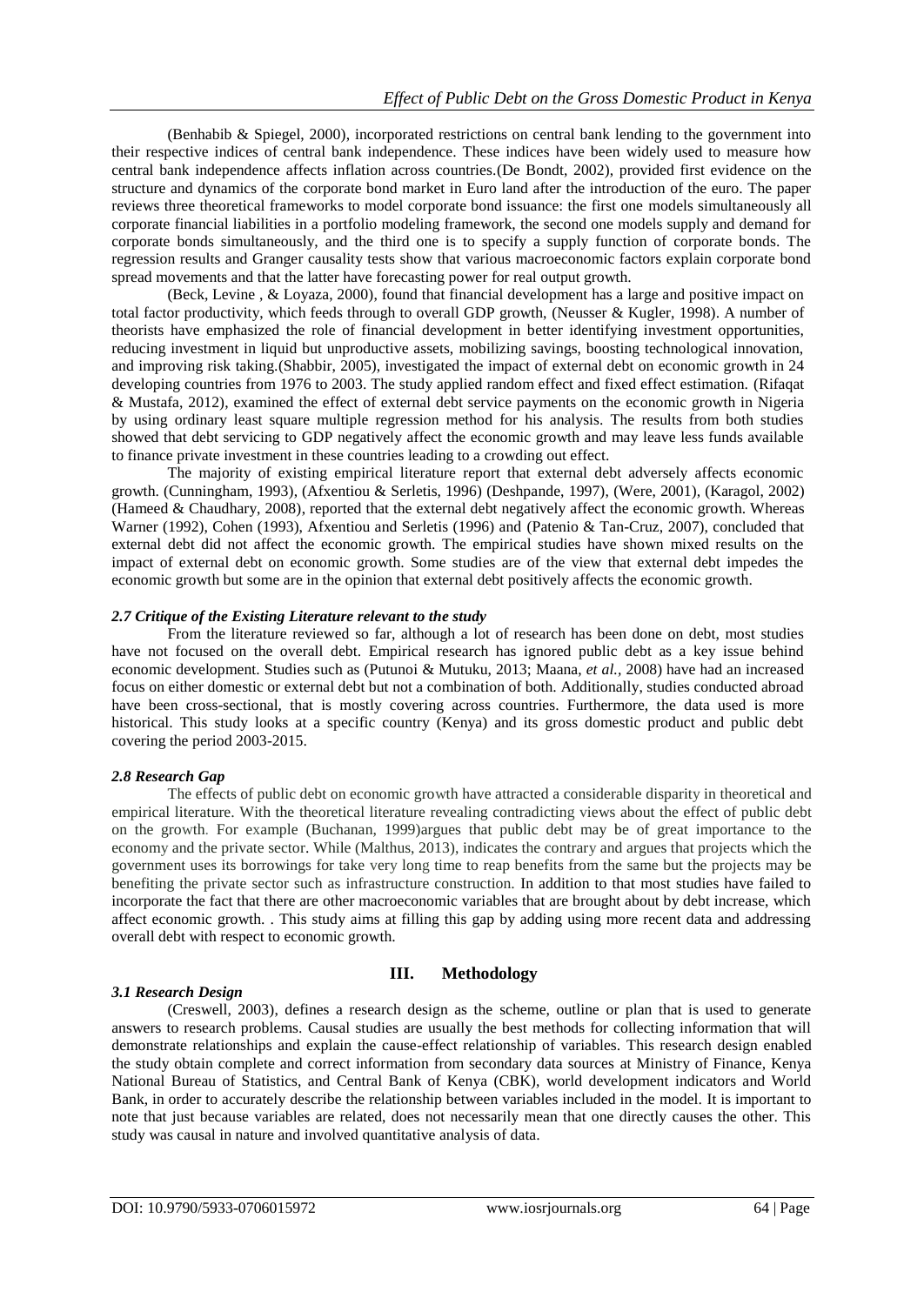# *3.2 Target Population*

The study focused on time series data of four macro-economic variables for the period from 2003 to 2015. This study concentrates on the following variables; dependent variable, economic performance (measured by the Real GDP) and independent variables namely, external debt, and domestic debt. The components of domestic debt being advances from commercial banks; Central Bank Overdraft and Government Securities (Treasury Bills).The choice is also for the avoidance of structural breaks problems. The data investigated the whole study area and for that reason there was no sampling undertaken.

## *3.3 Data Collection Instruments*

According to (Ngechu, 2004), there are many methods of data collection. The choice of a tool and instrument depends mainly on the attributes of the subjects, research topic, problem question, objectives, design, expected data and results. This is because each tool and instrument collects specific data. This study will use secondary data which will be collected from the Central Bank of Kenya website, Kenya National Bureau of Statistics website, world development indicators and World Bank and the Treasury publications. The unit of analysis for this study is the economy of Kenya. The data on the economic survey available on the Kenya National Bureau of Statistics website is for the period ranging 1963-2016.

# **IV. Data Analysis and Presentation**

Before subjecting the data to a regression analysis, a descriptive statistics test has to be conducted to provide a general view of the distribution and behavior of the variables in use by showing trends of the variables in form of tables, graphs, and charts. Residual test for normality of the data series was conducted and the Jacque Berra coefficient and its p-value observed for significance.

The following equation was derived in order to determine the effect of public debt on the economic performance of Kenya;

 = , , , …………………………..i) Where  $RGDPgr = Economic Performance$  measured by (GDP growth rate) LNBL= Natural Log of Advances form Commercial Banks  $LNCBKOV = Natural Log of Central Bank Overdraff$  $LNTBills = Natural Log of Treasury Bills$  $LNExD$  = Natural Log of External Debt Stock

#### *4.1 Stationarity Test/Stability test*

This is done to ensure that variables are stationary and that shocks are only temporary and will disintegrate and revert to their long-run mean (Maysami, Howe, & Hamzah, 2011). A variable is called stationary if it displays mean-reverting behavior. In time series analysis, the Ordinary Least Squares regression results might provide a spurious regression if the data series are non-stationary.

For solution to the research question to be feasible, a stability analysis will be carried out (Dimitrova, 2005).The augmented Dickey Fuller test was used to establish whether the data is stationary or not and also to determine the order of integration of the variables. If the test reveals that null hypothesis should be rejected than the variable will be said to be stationary.

#### *4.2 Co-integration Test*

The study used bound testing technique which is based on three validations to test for co-integration. First, (Pesaran et al, 2001)advocated the use of the ARDL model for the estimation of level relationships because the model suggests that once the order of the ARDL has been recognised, the relationship can be estimated by OLS. Second, the bounds test allows a mixture of I (1) and I (0) variables as regressors, that is, the order of integration of appropriate variables may not necessarily be the same. Therefore, the ARDL technique has the advantage of not requiring a specific identification of the order of the underlying data. Third, this technique is suitable for small or finite sample size (Pesaran et al, 2001).

#### *4.3 Normality Test*

When analysing time series data, there is need to investigate whether the variables under study are normally distributed. The Jarque-Bera test was applied based on the OLS residuals. When using the Jarque-Bera test, a null hypothesis of normal distribution was tested against the alternative hypothesis of non-normal distribution. For normal distribution, the JB statistic is expected to be statistically indifferent from zero.

Ho: The sample data are not significantly different than a normal population

 $H<sub>1</sub>$ : the sample data are significantly different than a normal population

For a normal distribution, probability should be greater than 0.1.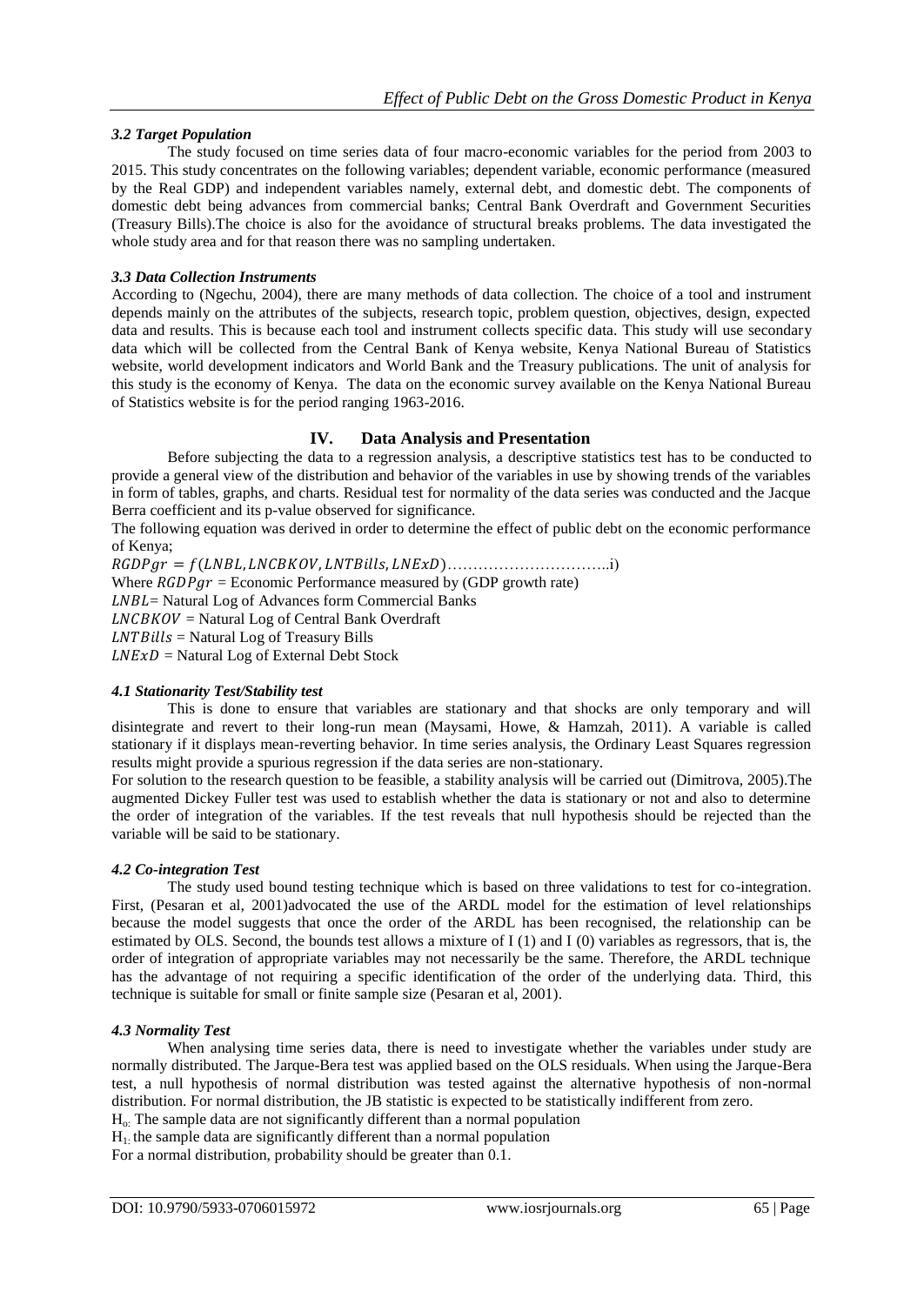## *4.4 Model Specification*

The study aimed at determining the effect of public debt on the GDP of Kenya for the period 2003- 2015. Every variable in this model was then be tested for stationarity and the logs (L) of all the variables will be calculated. All the variables were found to be integrated at level I (0). In order to determine the t relationship between domestic debt and economic performance In Kenya. The researcher conducted a multiple ordinary regression equation as follows;

= <sup>0</sup> +1<sup>1</sup> + 2<sup>2</sup> + 3<sup>3</sup> + 4<sup>4</sup> + …………………………………..…ii)

Where  $y = (RGDP)$ ; Economic Performance measured by (GDP growth rate)

 $X_1$  = Advances form Commercial Banks (Measured by total value in Kshs)

 $X_2$  = Central Bank Overdraft (Measured by total value in Kshs)

 $X_3$  = External Debt Stock (Measured by total value in Kshs)

 $X_4$  = Treasury Bills (Measured by total value in Kshs)

 $\beta_0$ - Captures all other explanatory variables which affect growth, but are not captured in the model.

 $\beta_1 - \beta_4$  It is the regression co-efficient or change introduced in Y by each independent variable.

Is the random error term accounting for all other variables that determine economic growth in Kenya but not captured in the model.

## **V. Research Findings and Discussion**

The data was analyzed using EVIEWS econometric software version 8. Since time series data was used from 2003 to 2015, it was necessary to difference the series so as to achieve stationarity. The data for the variables namely GDP (the dependent variable) and the independent variables namely: advances from commercial banks (BANK\_LOANS), central bank overdraft (CBK\_OV) external Debt (EXT) and government securities (T\_BILLS) was tested for stationarity, normality and co-integration. This was followed by the regression analysis for the time-series data.

#### *5.1 Test for Stationarity and Co-integration*

Since the data is time-series, the study used the multiple OLS method of estimation. In order to avoid spurious results, the study first tested for the order of integration for the individual series by conducting unit root test for stationarity on each variable. According to (Granger & Newbold, 1974), if there is a unit root, then that particular series is considered to be non-stationary. Unit root tests using the Augmented Dickey-Fuller (ADF) test are conducted on each series to ascertain stationarity. There is no need for co-integration if variables are all stationary. The Augmented Dickey-Fuller (ADF) Test of stationarity was applied on all the time-series data. From the outputs (4.2-4.5) in the appendix, all the variables (BANK\_LOANS, CBK\_OV, EXT, T\_BILLS) were found to be stationary at their level form since their absolute value of the t-statistic was less than 2 at 0.05 (5%) level of significance, implying that the coefficients were not statistically significant and hence reject the null hypothesis of non-stationarity.

The multiple Ordinary Least Squares regression equation (equation 4.1) is represented as follows;  $LRGDP_t = \beta_0 + \beta_1BANK\_LOANS_t + \beta_2CBK_OV_t + \beta_3EXT_t + \beta_4T_BILLS_t + \varepsilon_t$ 

#### *5.2 Normality test of the residual*

The histogram of the residuals is useful in detecting normality of the data by providing a graphical representation of the behavior of the random variables under estimation. It is important to note that the residual is normally distributed for ordinary least squares method to apply.



**Output 4.1** Histogram of residuals.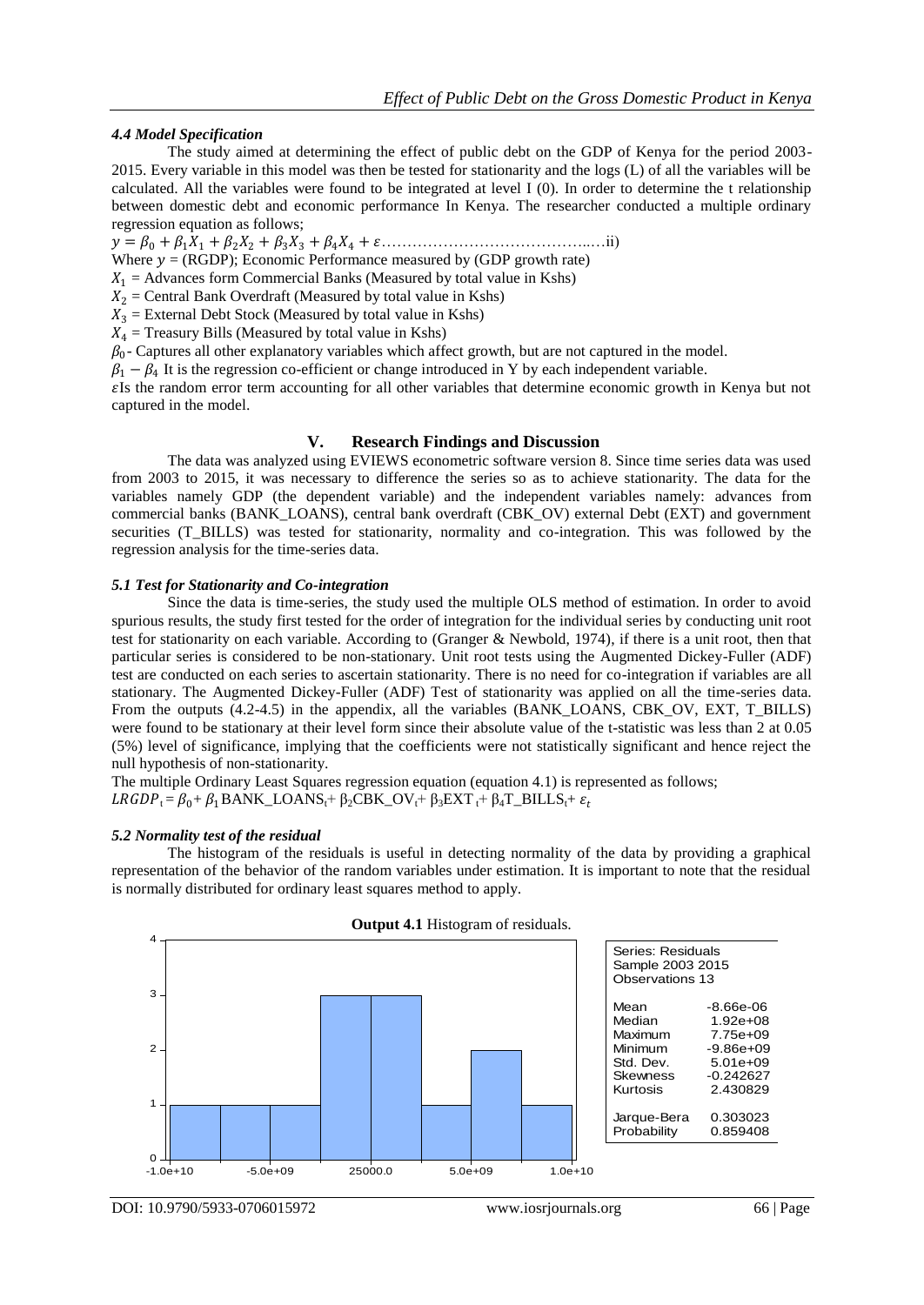From output 4.1 above, the expected value (mean) of the residual is -0.0000866 which is approximately zero and the Jarque-Bera probability of 0.859408 which is greater than 0.1 shows that the residuals are normally distributed (at 5% level of significance).

## *5.3 Test of Multi-collinearity*

Serial correlation in linear models leads to biased standard errors and causes the results to be less efficient. The covariance between the explanatory variables are shown in the variance-covariance matrix below. Multi-collinearity is severe if the correlation coefficient is greater than 0.8. From the results, all the correlation coefficients between the explanatory variables are 0.8 and below (to one decimal place) a clear indication of non-severity of Multi-collinearity in the series.

| <b>Output 7.0</b> Variance covariance matrix |                   |               |          |                |  |
|----------------------------------------------|-------------------|---------------|----------|----------------|--|
|                                              | <b>BANK LOANS</b> | <b>CBK OV</b> | EXT      | <b>T BILLS</b> |  |
| <b>BANK LO</b>                               | 1.000000          |               |          |                |  |
| <b>ANS</b>                                   |                   |               |          |                |  |
| <b>CBK OV</b>                                | $-0.318284$       | 1.000000      |          |                |  |
| <b>EXT</b>                                   | $-0.687185$       | 0.262126      | 1.000000 |                |  |
| <b>T BILLS</b>                               | 0.7853796         | 0.125923      | 0.793167 | 1.000000       |  |

**Output 4.6-**Variance-covariance matrix

#### *5.4Test of Autocorrelation*

Use of Ordinary Least squares method assumes lack of serial correlation in the residuals. The test of autocorrelation was achieved by expressing the residual (RESIDUAL) in equation 4.1 as a linear function of its lagged (previous) residual, (LRESIDUAL) and the output was represented below.

|                                             |               | $\sigma$ atpat $\pi$ , ratoconciation test |             |              |
|---------------------------------------------|---------------|--------------------------------------------|-------------|--------------|
| Dependent Variable: RESIDUAL                |               |                                            |             |              |
| Method: Least Squares                       |               |                                            |             |              |
| Date: 09/08/16 Time: 07:51                  |               |                                            |             |              |
| Sample (adjusted): 2003 2014                |               |                                            |             |              |
| Included observations: 12 after adjustments |               |                                            |             |              |
| Variable                                    | Coefficient   | Std. Error                                 | t-Statistic | Prob.        |
| <b>LRESIDUAL</b>                            | 0.053401      | 0.294205                                   | 0.181510    | 0.8596       |
| $\mathcal{C}$                               | $-6.22E + 08$ | $1.41E + 09$                               | $-0.442553$ | 0.6675       |
| 0.003284<br>Mean dependent var<br>R-squared |               |                                            |             | $-6.46E+08$  |
| <b>Adjusted R-squared</b>                   | $-0.096388$   | S.D. dependent var                         |             | $4.63E + 09$ |
| S.E. of regression                          | $4.85E + 09$  | Akaike info criterion                      |             | 47.59423     |
| Sum squared resid                           | $2.35E + 20$  | Schwarz criterion                          |             | 47.67504     |
| Log likelihood                              | $-283.5654$   | Hannan-Ouinn criter.                       |             | 47.56430     |
| F-statistic                                 | 0.032946      | Durbin-Watson stat                         |             | 1.310053     |
| Prob(F-statistic)                           | 0.859594      |                                            |             |              |

**Output 4.7-Autocorrelation test** 

From the above output, there is a clear indication that there is absence of serial correlation in the series since the t-statistic of the lagged residual is less than an absolute value of 2 (at 0.05 significance level) hence not statistically significant and thus no linear relationship between subsequent residuals.

#### *5.5Ordinary Least Squares (OLS) Estimation*

The diagnostics tests above (outputs 4.1 to output 4.7) were important to establish that the data series were normally distributed thus the need for use ordinary squares method in estimation of the effect of each of the variables on economic performance.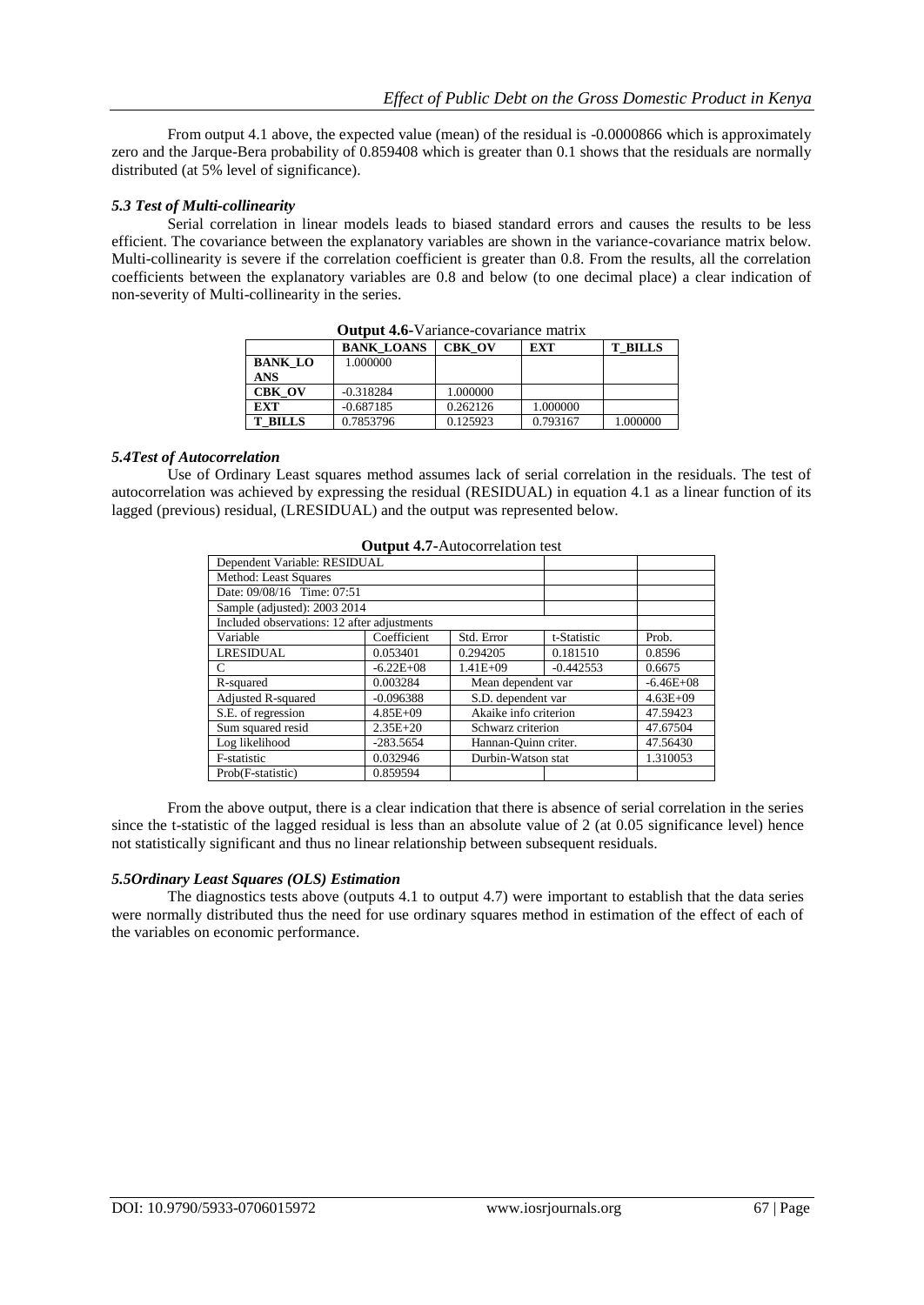#### **Output 4.8-**OLS output

| Dependent Variable: LGDP   |              |                       |             |            |
|----------------------------|--------------|-----------------------|-------------|------------|
| Method: Least Squares      |              |                       |             |            |
| Date: 09/08/16 Time: 07:05 |              |                       |             |            |
| Sample: 2003 2015          |              |                       |             |            |
| Included observations: 13  |              |                       |             |            |
| Variable                   | Coefficient  | Std. Error            | t-Statistic | Prob.      |
| <b>BANK LOANS</b>          | -54463949    | 18374613              | $-2.964087$ | 0.0180     |
| CBK OV                     | 1352933.     | 3333285.              | $-0.405886$ | 0.6955     |
| <b>EXT</b>                 | $-22791211$  | 7529333.              | 3.026990    | 0.0164     |
| <b>T BILLS</b>             | 521779.1     | 701145.9              | 4.744181    | 0.0081     |
| C                          | $1.89E+10$   | $1.25E + 11$          | 6.150655    | 0.0040     |
| R-squared                  | 0.726825     | Mean dependent var    |             | $3.79E+10$ |
| Adjusted R-squared         | 0.680237     | S.D. dependent var    |             | $1.64E+10$ |
| S.E. of regression         | $6.14E + 09$ | Akaike info criterion | 48.19649    |            |
| Sum squared resid          | $3.01E + 20$ | Schwarz criterion     | 48.41378    |            |
| Log likelihood             | $-308.2772$  | Hannan-Ouinn criter.  |             | 48.15183   |
| F-statistic                | 19.46493     | Durbin-Watson stat    |             | 4.592533   |
| Prob(F-statistic)          | 0.000349     |                       |             |            |

## *5.6Estimation and Findings of the results*

The nature of the impact and significance of each of the dependent variables on economic growth was derived from the output above as shown in equation 4.2 below;

 $LRGDP_r=1.89^{10}$ -54463949\*BANK\_LOANS<sub>t</sub>+1352933CBK\_OV<sub>t</sub>

 $22791211*EXT_{t}+521779.10*T_BILLS_{t}+\varepsilon_t$ 

An examination of the econometric results shows that the overall fit was 72 percent meaning that 72 percent of the change in economic growth is well explained by the independent variables.

From the above output an amount of  $1.89^{10}$  of GDP is exogenous, i.e. does not depend on the level of the explanatory variables discussed above namely bank loans, central bank overdrafts, external loans and treasury bills.

#### *5.7Discussion of Results*

Bank loans is an important determinant of economic performance at 5% significance level (pvalue=0.0180<0.05) and a t-statistic value of 2.964087 which is greater than 2 at absolute level. It has a negative coefficient meaning it has an inverse relationship with economic performance. The study concurs with studies undertaken by Fischer & Easterly (1990) and Hui & Suvita (2013) who indicated that the relationship between bank loans and economic performance is negative mainly because of crowding out of investors due to high interest rates. The positive effect of central bank overdrafts on economic growth is expected and conforms to theory since it"s a cheap source of loan to the government compared to the other sources of loans discussed above. However, although, central bank overdraft has a positive coefficient, it is not an important determinant of economic performance at 5% significance level (P-value = 0.6955> 0.05) implying negligible or very small impacts on economic performance. This might be that overdraft uptake by the government is ordinarily equated to printing of money and is believed to trigger inflationary pressures. Overdraft is a short term debt which indicates that the money is not meant for development expenses but rather recurrent obligations such as payment of wages.

There is an inverse relationship between external advances and economic growth as indicated in output 4.8 above. This means that a unit change in external debt leads to a decrease in LGDP by 22791211 units. This can be attributed to the fact that external (bilateral and multilaterals) lead to adverse effects on economic growth by stagnating growth in the long term due to the high costs of servicing the loans. The other argument is the concept of overhang debt, which implies that the accumulation of capital stock slows down economic growth. The study concurs with studies undertaken by Cunningham (1993), Afxentiou (1993), Deshpande (1997), Were (2001), Karagol (2002), Cholifihani (2008), Hameed, et al. (2008, who reported that the external debt negatively affect the economic growth. External debt is however an important determinant of economic performance at 5% significance level (p-value=0.0164<0.05) and a t-statistic value of 3.026990 which is greater than 2 at absolute level.Results indicate a positive relationship between treasury bills and economic growth. This study agrees with the findings of G. De Bondt (2002) which indicated government securities have forecasting power for real output growth. Treasury bills are an important determinant of economic performance at 5% significance level (p-value=0.0081<0.05) and a t-statistic value of 4.744181 which is greater than 2 at absolute level.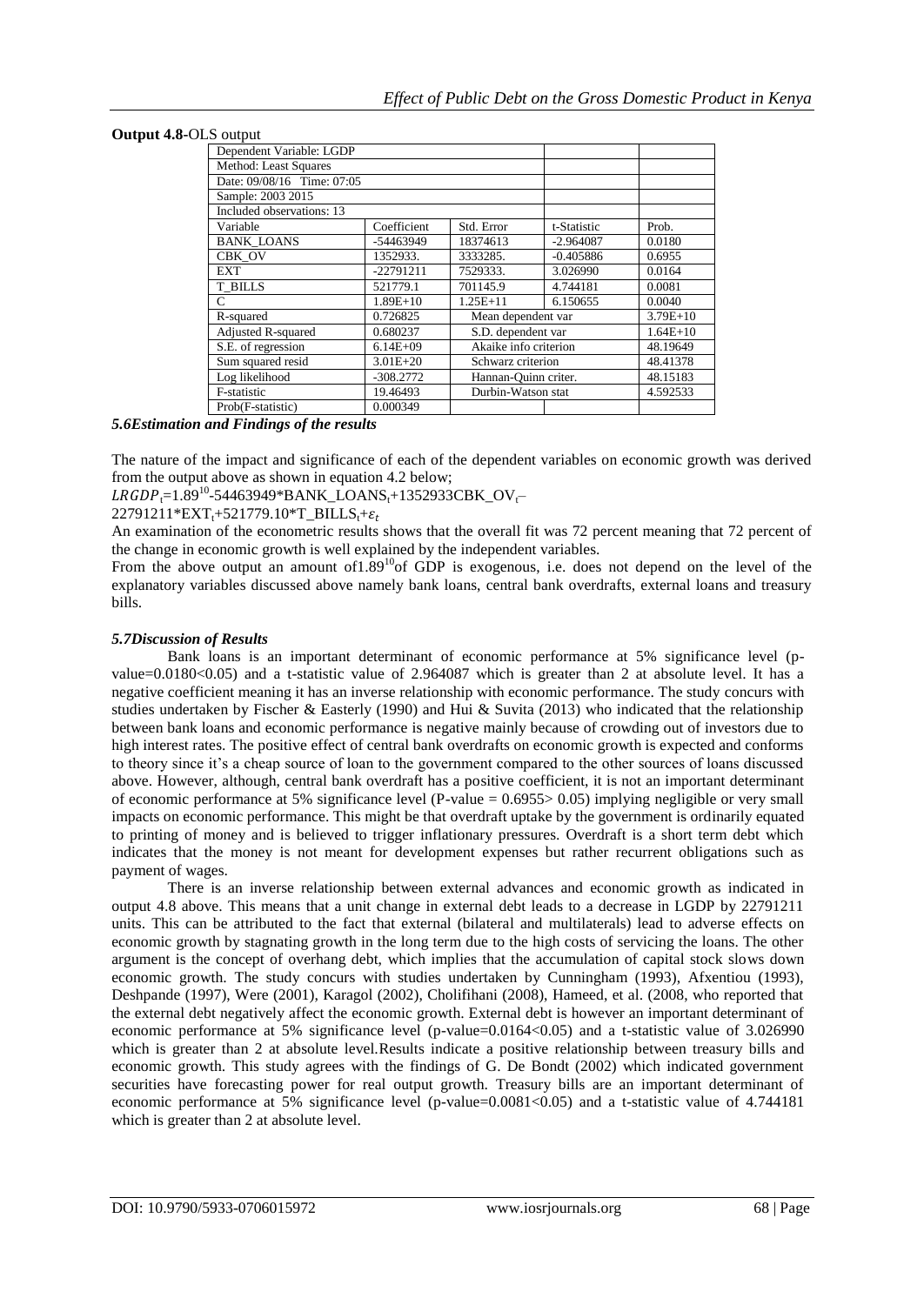#### *5.8Conclusions*

The central focus of this study was to determine the effect of public debt on the economic performance in Kenya. The paper also examined the variables of economic performance in relation to debt; namely loans from commercial banks, overdraft from central bank, external debt and government securities.

The first objective of the study was to ascertain the effect of advances from commercial banks on the GDP in Kenya. The findings revealed that bank loans is an important determinant of economic performance. Bank loans has negative impact on Kenya"s economic performance. This might be attributed to the argument that domestic borrowing from commercial banks can lead to crowding out of the private sector thus decline in economic growth due to the high interest rates that affect investment activities in the domestic economy adversely.

The second objective was to examine the effect of overdraft from Central Bank on GDP in Kenya. The analysis found that overdraft from central bank has a direct relationship with economic performance in Kenya. However, it is not an important determinant of economic performance at five percent significance level. This might be attributable to the fact that Central Banks have limits to which they increase credit to the government since inflationary pressures and a reduced foreign exchange cover are a possible risk.

The third objective was to investigate the effect of external debt on GDP in Kenya. External debt was found to have an inverse relationship on economic performance. The analysis further revealed that external debt is an important determinant of economic performance at five percent significance level.

Lastly, was to determine the effect of government securities (Treasury Bills) on GDP. The findings revealed a positive relationship on economic performance.

#### *5.9Recommendations*

Following the conclusions drawn above from the study, it is recommended that the government should reduce reliance on external debt by maximizing tax revenue collection to finance both recurrent and capital expenditure. In the event that the government has to borrow, then it should negotiate for concessionary rates and longer repayment period. This would effectively reduce the tax burden even for future generations.On the other hand, domestic borrowing can be increased to finance growth enhancing investments. Where capital investments are to be financed through foreign debt, they should be vetted and a cost benefit analysis done to ascertain their economic benefit to the tax payer Public expenditure on key infrastructural projects should be encouraged as this stimulates economic performance. .Further research needs to be conducted to determine other macroeconomic variables that determine economic performance in Kenya. An area for further research would be determine the threshold level of debt beyond which it begins to adversely affect GDP or the maximum level of debt that can still spur economic performance.

# *5.10 Suggestions for further research*

The study recommends that further study can be conducted on more complex models using a larger and perhaps granular dataset which capture the impact of maturity structure, interest rate and currency composition of debt to establish the relationship between debt and growth.

#### **References**

- [1]. Abu Bakar, N., & Hassan, S. (2008). Empirical Evaluation on External Debt of Malaysia. *International Business& Economics Research Journal*, 1-30.
- [2]. Afxentiou, P. C., & Serletis, A. (1996). Growth and foreign indebtedness in developing countries: An empirical study using long term cross-country data. J. Dev. Areas, 31(l): 25-40. *Journal of Development Economics, 31*(1), 25-40.
- [3]. Augustor et al. (2015). Public Debt and Economic Growth. *Journal of Economics*, 25-28.Babu et al. (2014). External debt and economic growth in the East Africa Community. *Africa Journal of Business Management*, 1011-1018.
- [4]. Barro, R., & Sala-i-Martin, X. (2003). *Economic Growth* (Ed ed.). New York: McGraw-Hill.Beck, T., Levine , R., & Loyaza, N. (2000). Finance and the Sources of Growth. *Journal of Financial Economics, 58*, 261-300.
- [5]. Benhabib, J., & Spiegel, M. M. (2000). The Role of Financial Development in Growth and Investment. *Journal of Economic Growth*, 25-35.
- [6]. Blake, T. (2015). *Investigating the Impact of Public Debt on Economic Growth in Jamaica.* Kingston: Bank of Jamaica.
- [7]. Blinder, A. S. (2012). *The Concise Encyclopaedia of Economics.* Keynesian Economics.
- [8]. Buchanan, J. M. (1999). *Liberty Fund.* Retrieved from ISBN-o-86597-216-8.
- [9]. Burguet , S., & Ruiz, J. (1998). Growth through taxes and borrowing? A model of development traps with public capital. *European Journal of political Economy*, 327-344.
- [10]. Central Bank of Kenya. (2014). Central Bank of Kenya Act. Kenya: Central Bank of Kenya.
- [11]. Creswell, J. W. (2003). *Research Design: Qualitative, Quantitative and Mixed Methods Methods Approaches.* Washington: Sage.
- [12]. Cunningham, R. T. (1993). The effects of debt burden on economic growth in heavily indebted Nations. *Journal of Economics Development*, 115-126.
- [13]. De Bondt, G. (2002). Euro area corporate debt securities market: First empirical evidence. . *Working Paper No. 164* (pp. 16-24). Frankfurt: European Central Bank Working Paper Series.
- [14]. Deshpande, A. (1997). The debt overhang and the disincentive to invest. *Journal of Development Economics, 52*, 169-187.
- [15]. Dimitrova, N. (2005). Stability Analysis of a Nonlinear Model of Wastewater Treatment Processes. In L. V. Zhilin Li, *Numerical Analysis and Its Applications* (pp. 598-604). Rousse: NAA.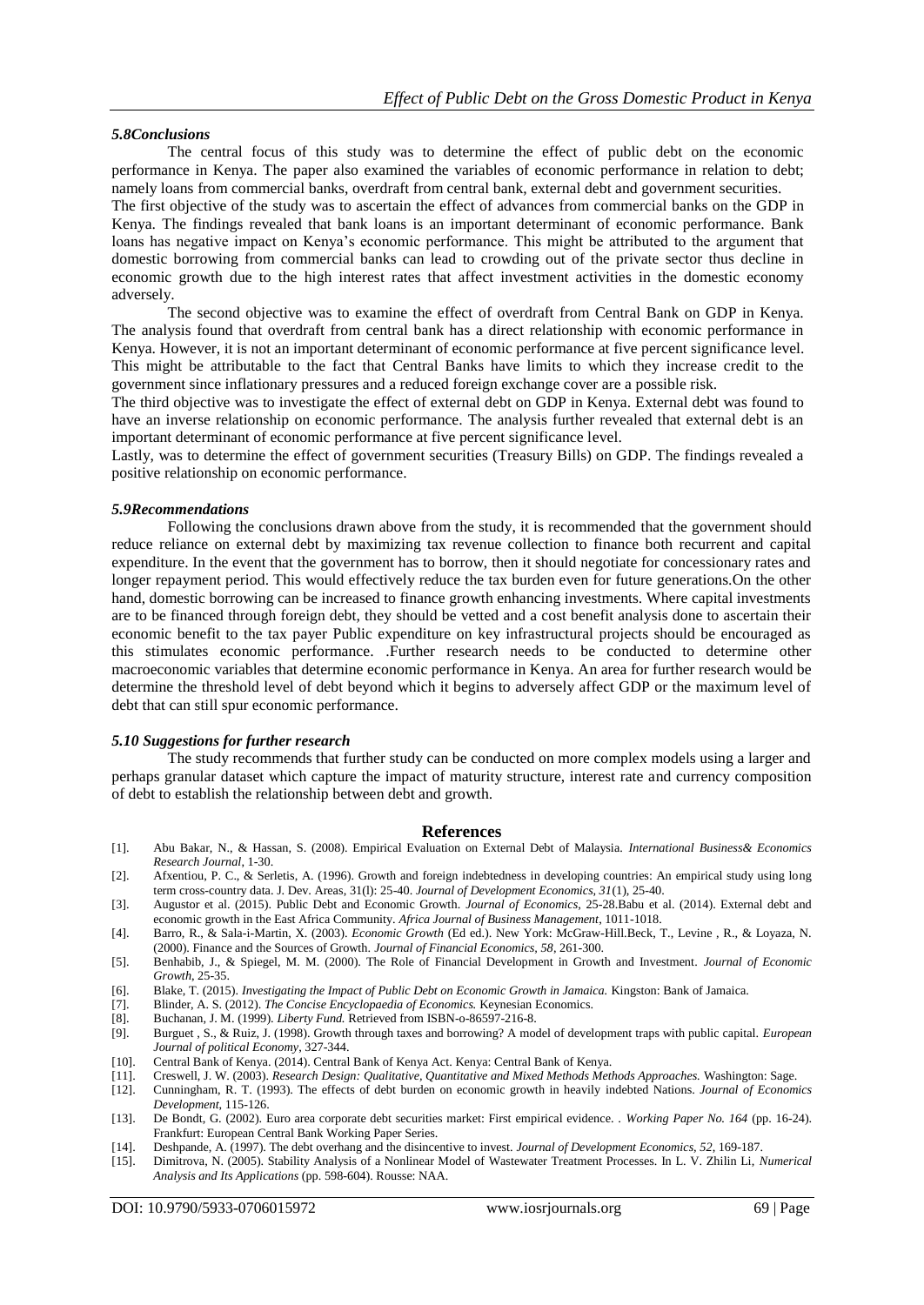- [16]. Goosen, F. M. (2013). Institutional Aspects of Economic Growth: Assessing the Significance of Public Debt, Economic Governance and Industrial Competition,. *The Open Business Journal*.
- [17]. Granger, C. W., & Newbold, P. (1974). Spurious Regressions in Econometrics. *Journal of Econometrics, 2*, 111-120.
- [18]. Hameed, H. A., & Chaudhary, M. A. (2008). External Debt and Its Impact on Economic and Business Growth in Pakistan. *International Research Journal of Finance and Economics, 20*, 132-140.
- [19]. Himbara, D. (1993). Myths and Realities of Kenyan Capitalism. *Journal of African Political Economy*, 93-107.
- [20]. International Monetary Fund. (2009). *Fighting the Global Crisis.* Istanbul: IMF Publication Services.
- [21]. Krugman, P., & Eggertson, G. P. (2012). Debt, Deleveraging, and the Liquidity Trap: A Fisher-Minsky-Koo Approach. *The Quarterly Journal of Economics, 127*(3), 1469-1513.
- [22]. Maana , I., Owin, R., & Mutai, N. (2008). Domestic Debt and its Impact on the Economy-The case of Kenya. *13th Annual African Econometric Society Conference* (pp. 1-27). Pretoria: Econometric Society.
- [23]. Mageto, J. N. (2015, May 10). Public Debt and Economic Growth in Kenya. *Public Debt and Economic Growth in Kenya*. Nairobi, Nairobi, Kenya: Kenyatta University.
- [24]. Makau, J. A. (2008). External Public Debt Servicing and Economic Growth In Kenya. *An Empirical Analysis*. University of Nairobi.
- [25]. Malthus. (2013). Classical Economics (II). In R. B. Ekelund, & R. F. Hebert, *A History of economic Theory and Method* (pp. 181- 183). Illionois: Waveland Press Inc,.
- [26]. Matiti, C. (2013). The Relaltionship Between Public Debt and Economic Growth in Kenya. *International Journal of Social Sciences and Project Planning Management*, 65-86.
- [27]. Maysami, R. C., Howe, L. C., & Hamzah, M. A. (2011). Relationship between macroeconomic variables and stock market indices:cointegration evidence from stock exchange of Singapore. *UKM Journal Article Repository*, 47-77.
- [28]. Mill, J. S. (1989). *Principles of political Economy* (46 ed.). London: Longmans, Green and Co.
- [29]. Modigliani. (2000, January 15). National Debt in a Neoclassical Growth Model. *The American Economic Review*, pp. 1124-1152.
- [30]. Neusser , K., & Kugler, M. (1998). Manufacturing Growth and Financial Development: Evidence from OECD Countries. *The Review of Economic and Statistics*, 638-646.
- [31]. Ngechu, M. (2004). *Understanding the research process and methods: An introduction to Research.* Nairobi: Kenya Literature Bureau.
- [32]. Onyango, J. K. (2014, June 12). The Impact of External Debt on Economic Growth in Kenya. *The Impact of External Debt on Economic Growth in Kenya*. Nairobi, Nairobi, Kenya: http://erepository.uonbi.ac.ke.
- [33]. Panizza, U., & Presbitero, A. F. (2013, January 10). Public Debt and Economic Growth in Advanced Economies. , pp. 1-24. *Working paper no. 78*, pp. 1-24.
- [34]. Patenio, J. S., & Tan-Cruz, A. (2007). Economic Growth and External Debt Servicing. *10th National Convention on Statistics (NCS).* Manila: National Convention on Statistics.
- [35]. Pesaran et al. (2001). Bounds testing approaches to the analysis of level of relaionships. *Journal of Applied Economics, 16*(3), 289- 326.
- [36]. Rifaqat, A., & Mustafa, U. (2012). External Debt Accumulation and Its Impact on Economic Growth in Pakistan. *The Pakistan Development Review*, 79-95.
- [37]. Shabbir, S. (2005). *Does External Debt Affect Economic Growth: Evidence from Developing Countries? Un-published paper.* Un-Published Paper.
- [38]. Singh, C. (1999). Domestic Debt and Economic Growth in India. *Economic and Political Weekly, 34*, 1445-1453.
- [39]. Umaru, A., Hamidu, A. A., & Musa, S. (2013). External Debt and Domestic Debt Impact on the growth of the Nigerian Economy. *International Educational Research*, 70-86.
- [40]. Were, M. (2001). The Impact of External Debt on Economic Growth in Kenya. *Discussion Paper No. 2001/116. World Institute for Development Economic Research.* Helsinki: United Nations University.
- [41]. Zhang, J. W., & Wang, S. (2012). *Financial development and economic growth: evidence from China.* Hongkong: Hong Kong University of Science and Technology.

#### **Appendix**

**Table 1** Output 4.2 Unit root test for Bank Loans

|                                                                           |                                     | <b>Table 1</b> Datpart $\mathbb{R}^2$ effect for the Bank Bo |             |             |
|---------------------------------------------------------------------------|-------------------------------------|--------------------------------------------------------------|-------------|-------------|
| Null Hypothesis: BANK_LOANS has a unit root                               |                                     |                                                              |             |             |
| <b>Exogenous: Constant</b>                                                |                                     |                                                              |             |             |
| Augmented Dickey-Fuller test statistic                                    |                                     |                                                              | $-1.457580$ | 0.5193      |
| Test critical values:                                                     | 1% level                            |                                                              | $-4.121990$ |             |
|                                                                           | 5% level                            |                                                              | $-3.144920$ |             |
|                                                                           | $10%$ level                         |                                                              | $-2.713751$ |             |
| *MacKinnon (1996) one-sided p-values.                                     |                                     |                                                              |             |             |
| Warning: Probabilities and critical values calculated for 20 observations |                                     |                                                              |             |             |
| and may not be accurate for a sample size of 12                           |                                     |                                                              |             |             |
| <b>Augmented Dickey-Fuller Test Equation</b>                              |                                     |                                                              |             |             |
| Dependent Variable: D(BANK_LOANS)                                         |                                     |                                                              |             |             |
| Method: Least Squares                                                     |                                     |                                                              |             |             |
| Date: 09/08/16 Time: 07:16                                                |                                     |                                                              |             |             |
| Sample (adjusted): 2004 2015                                              |                                     |                                                              |             |             |
| Included observations: 12 after adjustments                               |                                     |                                                              |             |             |
| Variable                                                                  | Coefficient                         | Std. Error                                                   | t-Statistic | Prob.       |
| <b>BANK LOANS(-1)</b>                                                     | $-0.249498$                         | 0.171173                                                     | $-1.457580$ | 0.1756      |
| C                                                                         | 594.1672                            | 441.1565                                                     | 1.346840    | 0.2078      |
| R-squared                                                                 | Mean dependent var<br>0.175226      |                                                              |             | $-47.06167$ |
| Adjusted R-squared                                                        | 0.092749                            | S.D. dependent var                                           |             | 119.6928    |
| S.E. of regression                                                        | 114.0070                            | Akaike info criterion                                        |             | 12.46141    |
| Sum squared resid                                                         | 129976.0                            | Schwarz criterion                                            |             | 12.54223    |
| Log likelihood                                                            | Hannan-Quinn criter.<br>$-72.76846$ |                                                              |             | 12.43149    |
| F-statistic                                                               | 2.124539                            | Durbin-Watson stat                                           |             | 1.737874    |
| Prob(F-statistic)                                                         | 0.175633                            |                                                              |             |             |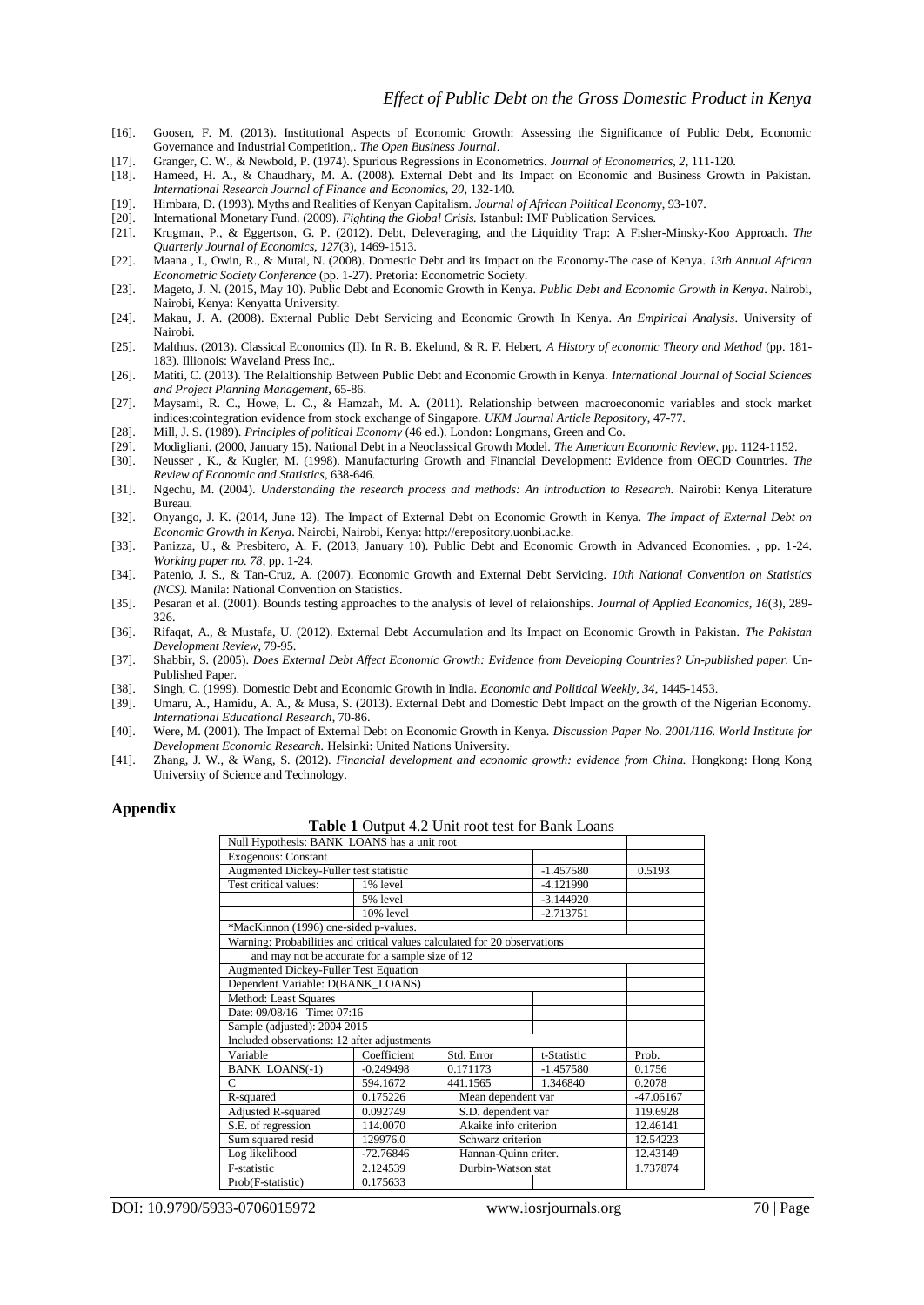| Null Hypothesis: CBK_OV has a unit root                                   |                                |                       |             |          |
|---------------------------------------------------------------------------|--------------------------------|-----------------------|-------------|----------|
| <b>Exogenous: Constant</b>                                                |                                |                       |             |          |
| Lag Length: 0 (Automatic - based on SIC, maxlag=2)                        |                                |                       |             |          |
|                                                                           |                                |                       | t-Statistic | Prob.*   |
| Augmented Dickey-Fuller test statistic                                    |                                |                       | $-1.305153$ | 0.5904   |
| Test critical values:                                                     | 1% level                       |                       | $-4.121990$ |          |
|                                                                           | 5% level                       |                       | $-3.144920$ |          |
|                                                                           | $10%$ level                    |                       | $-2.713751$ |          |
| *MacKinnon (1996) one-sided p-values.                                     |                                |                       |             |          |
| Warning: Probabilities and critical values calculated for 20 observations |                                |                       |             |          |
| and may not be accurate for a sample size of 12                           |                                |                       |             |          |
| <b>Augmented Dickey-Fuller Test Equation</b>                              |                                |                       |             |          |
| Dependent Variable: D(CBK_OV)                                             |                                |                       |             |          |
| Method: Least Squares                                                     |                                |                       |             |          |
| Date: 09/08/16 Time: 07:28                                                |                                |                       |             |          |
| Sample (adjusted): 2004 2015                                              |                                |                       |             |          |
| Included observations: 12 after adjustments                               |                                |                       |             |          |
| Variable                                                                  | Coefficient                    | Std. Error            | t-Statistic | Prob.    |
| $CBK_OV(-1)$                                                              | $-0.363458$                    | 0.278480              | $-1.305153$ | 0.2211   |
| $\mathsf{C}$                                                              | 2372.185                       | 1790.038              | 1.325214    | 0.2146   |
| 0.145549<br>Mean dependent var<br>R-squared                               |                                |                       |             | 44.75333 |
| Adjusted R-squared                                                        | S.D. dependent var<br>0.060104 |                       |             | 555.9416 |
| S.E. of regression                                                        | 538.9756                       | Akaike info criterion |             |          |
| Sum squared resid                                                         | 2904946.<br>Schwarz criterion  |                       |             | 15.64905 |
| Log likelihood                                                            | -91.40938                      | Hannan-Quinn criter.  |             | 15.53831 |
| F-statistic                                                               | 1.703423<br>Durbin-Watson stat |                       |             | 1.910779 |
| 0.221072<br>Prob(F-statistic)                                             |                                |                       |             |          |

# **Table 2** Output 4.3 Unit root test for Central Bank Overdrafts (CBK\_OV)

**Table 3** Output 4.4 Stationarity test for External Advances (EXT)

| Null Hypothesis: EXT has a unit root                                      |                                |                       |             |          |
|---------------------------------------------------------------------------|--------------------------------|-----------------------|-------------|----------|
| Exogenous: Constant                                                       |                                |                       |             |          |
|                                                                           |                                |                       | t-Statistic | Prob.*   |
| Augmented Dickey-Fuller test statistic                                    |                                |                       | 0.039584    | 0.9409   |
| Test critical values:                                                     | 1% level                       |                       | $-4.297073$ |          |
|                                                                           | 5% level                       |                       | $-3.212696$ |          |
|                                                                           | 10% level                      |                       | $-2.747676$ |          |
| *MacKinnon (1996) one-sided p-values.                                     |                                |                       |             |          |
| Warning: Probabilities and critical values calculated for 20 observations |                                |                       |             |          |
| and may not be accurate for a sample size of 10                           |                                |                       |             |          |
| Augmented Dickey-Fuller Test Equation                                     |                                |                       |             |          |
| Dependent Variable: D(EXT)                                                |                                |                       |             |          |
| Method: Least Squares                                                     |                                |                       |             |          |
| Date: 09/08/16 Time: 07:26                                                |                                |                       |             |          |
| Sample (adjusted): 2006 2015                                              |                                |                       |             |          |
| Included observations: 10 after adjustments                               |                                |                       |             |          |
| Variable                                                                  | Coefficient                    | Std. Error            | t-Statistic | Prob.    |
| $EXT(-1)$                                                                 | 0.006285                       | 0.158783              | 0.039584    | 0.9697   |
| $D(EXT(-1))$                                                              | 0.109032                       | 0.318185              | 0.342668    | 0.7435   |
| $D(EXT(-2))$                                                              | $-0.369671$                    | 0.153871              | $-2.402472$ | 0.0531   |
| C                                                                         | 37.57376                       | 1895.309              | 0.019825    | 0.9848   |
| R-squared                                                                 | Mean dependent var<br>0.519047 |                       |             | 71.91524 |
| Adjusted R-squared                                                        | 0.278571                       | S.D. dependent var    |             | 151.9365 |
| S.E. of regression                                                        | 129.0503                       | Akaike info criterion |             | 12.84746 |
| Sum squared resid                                                         | 99923.91                       | Schwarz criterion     |             | 12.96849 |
| Log likelihood                                                            | $-60.23728$                    | Hannan-Ouinn criter.  |             | 12.71468 |
| F-statistic                                                               | 2.158413                       | Durbin-Watson stat    |             | 3.166517 |
| Prob(F-statistic)                                                         | 0.194089                       |                       |             |          |

## **Table 4** Output 4.5 Stationarity test for treasury bills (T-BILLS)

| Null Hypothesis: T_BILLS has a unit root           |             |             |        |  |  |  |
|----------------------------------------------------|-------------|-------------|--------|--|--|--|
| <b>Exogenous: Constant</b>                         |             |             |        |  |  |  |
| Lag Length: 0 (Automatic - based on SIC, maxlag=2) |             |             |        |  |  |  |
|                                                    |             | t-Statistic | Prob.* |  |  |  |
| Augmented Dickey-Fuller test statistic             | $-1.239127$ | 0.1429      |        |  |  |  |
| Test critical values:                              | 1% level    | $-4.121990$ |        |  |  |  |
|                                                    | 5% level    | $-3.144920$ |        |  |  |  |
|                                                    | 10% level   | $-2.713751$ |        |  |  |  |
| *MacKinnon (1996) one-sided p-values.              |             |             |        |  |  |  |